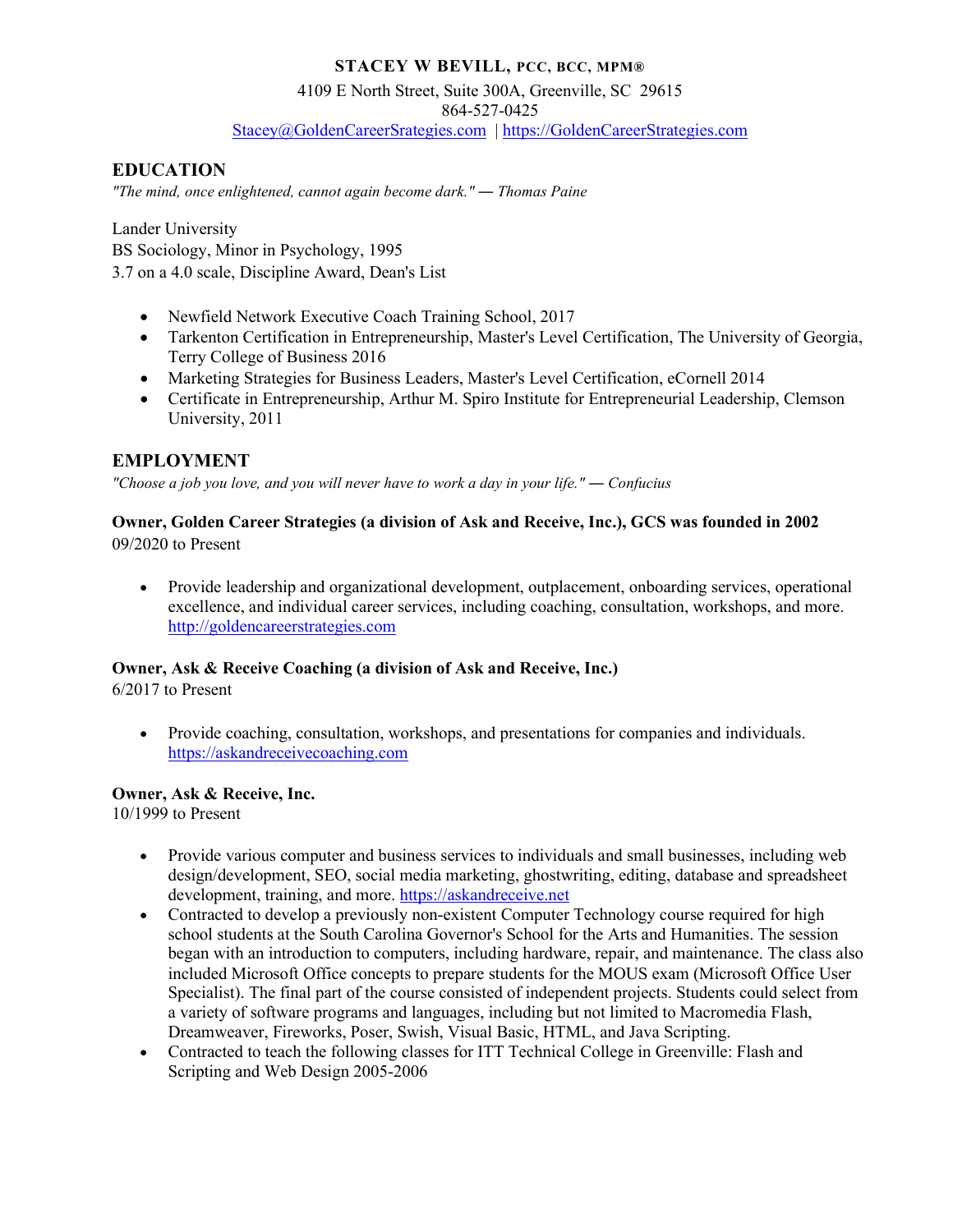- Contracted to teach the following courses for New Horizons Computer Training in Greenville: Photoshop, Quark, Access, Excel, Outlook, and more 2004 Into to PHP - 2007
- Computer Technology Instructor for the South Carolina Governor's School for the Arts and Humanities. Developed a database for the Admission's office and a database to create residential student schedules. 2000-2003
- Contracted to teach Computer Technology at Christ Church Episcopal School 1999-2000

# **CERTIFICATIONS**

*"The best part of learning is sharing what you know." ― Vaughn K. Lauer*

- Harrison Assessments: Debriefing and Coaching (for individuals and organizations), 04/2022
- PCC, International Coach Federation 12/25/2021-12/31/2024
- Lean Six Sigma Black Belt, 80 hours, homework and exam, Greenville Technical College 09/2021
- Career Success Certificate, University of California, Irvine, Continuing Edu. 08/2021
- Leadership & Management, Greenville Technical College, 05/2021
- Certified Local Change Agent, Accredited by APMG International, 04/2021
- Meyers Briggs MBTI® Certified Provider 02/2021
- Strong Interest Inventory® Certified Provider 11/2020
- FEBI (Focus Energy Balance Indicator) Certified Coach and Assessment Provider 10/2020
- BCC, Board Certified Coach, Center for Credential & Education (CCE) 12/2019-12/2024
- HeartMath® Certified Trainer, 06/2019
- Certified Trauma Professional, IATP, International Association of Trauma Professionals, 05/2019
- HeartMath Certified Stress & Well-Being Assessment Provider, 05/2019
- HeartMath Certified Coach, 03/2019
- ACC, International Coach Federation 04/13/2018-12/31/2021
- Conversational Intelligence Enhanced Practitioner, trained by Judith Glaser, 12/2018
- Inspired Leadership Specialization Certification, Case Western Reserve University, 08/2018
- Coaching Skills for Managers Certification, University of California, Davis, 05/2018
- MPM®, Master Project Management Certification 03/2018
- Certified Laughter Yoga Leader, 11/2017
- NNC, Newfield Network Certified Coach, ICF Accredited Coach Training Program (ACTP), 01/2018

# **SPECIAL TRAINING**

*"Intellectual growth should commence at birth and cease only at death." ― Albert Einstein*

- Creating Your Venture Personal Readiness Customer Discovery, Bank of America Institute for Women's Entrepreneurship at Cornell, 06/2022
- Entrepreneurial Communication, Bank of America Institute for Women's Entrepreneurship at Cornell, 05/2022
- Laying the Legal Building Blocks for Your Venture, Bank of America Institute for Women's Entrepreneurship at Cornell, 05/2022
- Agile EQ Workshop, SCMEP, 03/2022
- FEBI-4U, Leadership Institute, 03/2022
- Mentor Coaching, ReciproCoach, 12/2021
- The Neurobiology of Trauma, NICABM, 11/18/21
- GVL Starts, Furman Institute for Innovation & Entrepreneurship, Cohort One, 10/07/21
- Career Success Project: SWOT analysis and report, UCI Division of Continuing Education, 08/2021
- Resonate: leadership training with mind, body, energy, and resonance, by Ginny Whitelaw, 07/2021
- Essentials of Entrepreneurship: Thinking & Action, UCI Division of Continuing Education, 07/2021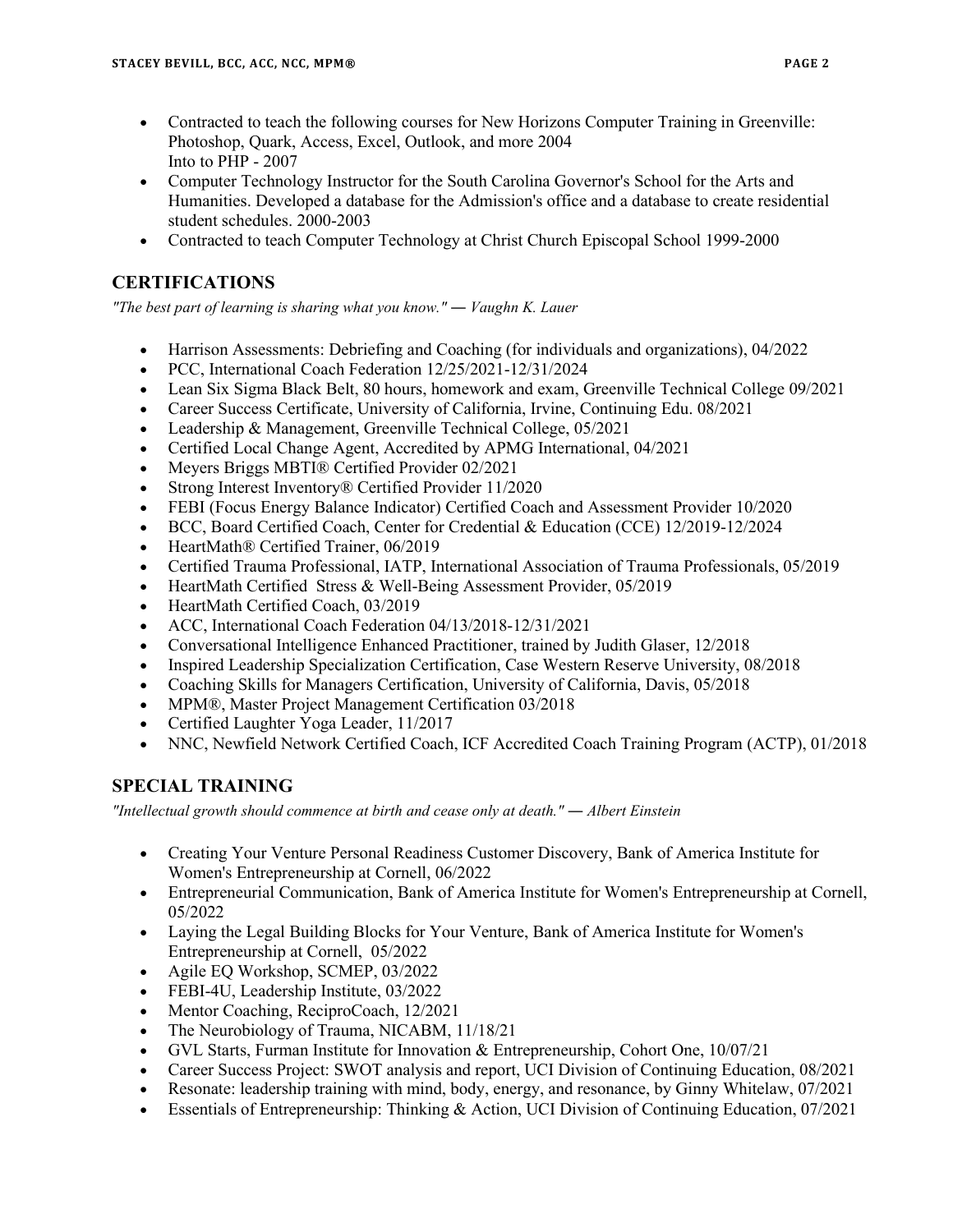- Effective Problem-Solving and Decision-Making, UCI Division of Continuing Education, 07/2021
- Fundamentals of Management, UCI Division of Continuing Education, 06/2021
- The Art of Negotiation, UCI Division of Continuing Education, 06/2021
- Employee Accountability, Greenville Tech, 05/12/2021
- Presentations and Meetings, Greenville Tech, 04/2021
- Business Leadership, Greenville Tech, 03/2021
- Conflict Resolution, Greenville Tech, 03/2021
- The Highly Sensitive Person Course and Test, 02/2021
- Leading Virtually, Greenville Tech, 02/2021
- High-Impact Business Writing, UCI Division of Continuing Education, 01/2021
- Communication in the 21st Century Workplace, UCI Division of Continuing Education, 01/2021
- Finance for Non-Financial Professionals, UCI Division of Continuing Education, 12/2020
- Work Smarter, Not Harder: Time Management for Productivity, UCI Division of Continuing Education, 11/2020
- Project Management: The Basics for Success, UCI Division of Continuing Education, 11/2020
- Body=Brain, Instruction in Neurobiology, Re-immersion 10/2020
- Positive Intelligence, 08/2020
- Renewed Mental Health First Aid Certificate, 06/2020
- Accessing the Deep Brain with Brainspotting, 04/2020
- Helping Clients Unlearn Their Pain: The New Neuroscience of Pain, 04/2020
- Calming the Anxious Brain, 04/2020
- Brain Switch: Apply Polyvagal and Memory Reconsolidation Theories with Parts Work, Somatic, and Mindful Approaches, 04/2020
- Brain Care: Applying the Neuroscience of Well-Being, 03/2020
- Compassion Fatigue: Purpose, Passion, and Power, 07/2019
- Certified Clinical Trauma Professional (CCTP) Intensive Training 04/2019
- Lean Six Sigma Green Belt for Manufacturing and Service Certification of Training, 4/2019
- IATF 16949: 2016 Understanding Standard and Auditing. Greenville Tech, 11/2018
- ISO 9001:2015 Standard & Internal/Supplier Auditor, Greenville Tech, 10/2018
- Be a Leader, Develop a Leader, Capstone Project, Case Western Reserve University, 08/2018
- Coaching Conversations, University of California, Davis, 05/2018
- Coaching Practices, University of California, Davis, 05/2018
- Setting Expectations & Assessing Performance Issues, University of California, Davis, 05/2018
- Managing as a Coach, University of California, Davis, 04/2018
- Leading Positive Change through Appreciative Inquiry, Case Western Reserve University, 04/2018
- Women in Leadership: Inspiring Positive Change, Case Western Reserve University, 04/2018
- Conversations That Inspire: Coaching Learning, Leadership and Change, Case Western Reserve University, 03/2018
- Inspiring Leadership through Emotional Intelligence, Case Western Reserve University, 01/2018
- Psychology of Popularity, The University of NC at Chapel Hill, 11/2017
- Body=Brain, Instruction in Neurobiology, 2017
- Mental Health First Aid Training, SC Thrive, 06/2017
- PMP Exam Prep, Various 2016-2017
- Women's Campaign School at Yale, New Haven, CT, 7/2009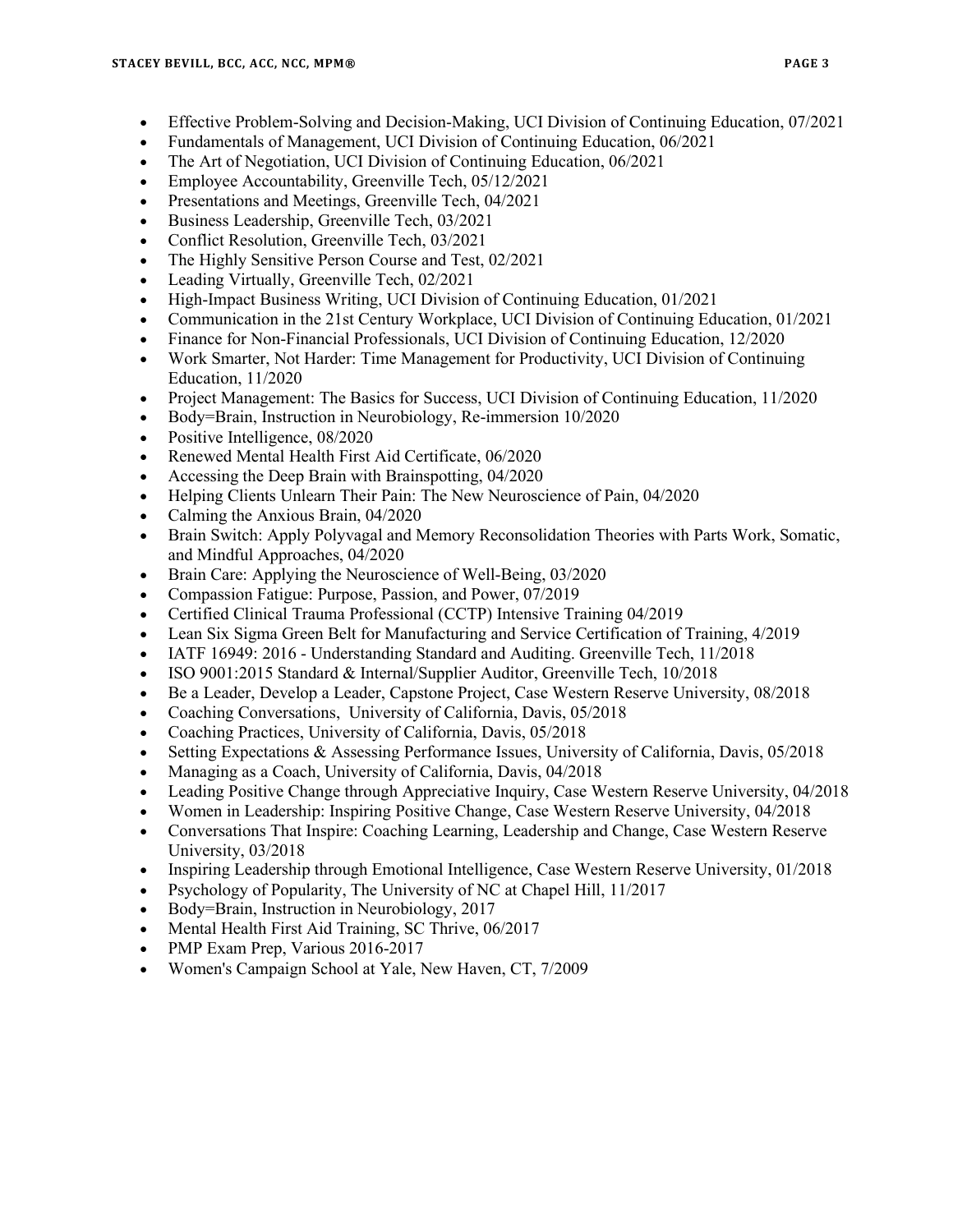# **ACHIEVEMENTS AND AWARDS**

*"Look at a day when you are supremely satisfied at the end. It's not a day when you lounge around doing nothing; it's a day you've had everything to do and you've done it." ― Margaret Thatcher*

- Spartanburg County Foundation Grass Roots Leadership Development Institute 2016
- [Spartanburg Citizen's Police and Fire Academy](http://www.cityofspartanburg.org/public-safety/police-department/citizens-academy) 2016
- Leadership Spartanburg Class of 2014
- Leadership South Carolina Class of 2010
- GIAFPW 2008 Member of the Year
- Women's Campaign School at Yale, New Haven, CT, 2009
- Furman Connections: Women Leaders 0f The Upstate, Graduate 2008
- Service Above Self, Rotary District 7750, 2005-2006

# **MEMBERSHIPS**

*"In most vital organizations, there is a common bond of interdependence, mutual interest, interlocking contributions, and simple joy." ― Max DePree*

- International Coach Federation and ICF South Carolina Chapter
- South Carolina Association for Talent Development (ATD)
- Grass Roots Leadership Development Institute Alumni Association
- Leadership South Carolina Alumni Association
- Lander Alumni Association
- Leadership Spartanburg Alumni Association
- Upstate International
- Past:

Greenville Society for Human Resources Greenville Chamber Employment First, Employment for All, (APSE) Project Management Institute Spartanburg Artists Guild Women's Leadership Council, Greenwood Chamber Greenville International Alliance for Professional Women, Founding Board Member

# **VOLUNTEERING**

*"If you are not a part of the solution, you are a part of the problem." ― Eldridge Cleaver*

- 2020-Present Volunteer Coach for CoachAid Global Initiative to support non-profit executives
- 2020-Present Volunteer Coach for Stand Beside Them to support veterans
- 2019-Present Contributing Author for<https://livingupstatesc.com/>and <https://www.southcarolinamanufacturing.com/>
- 2018-Present One to One: Women Coaching Women, Coach Lead, and Coach
- 2019-Present Northside Start:ME Mentor Microenterprise Training, Program Support
- 2019-2020 Newfield Network Alumni Committee
- 2020 CoachAid20.com Volunteer Coach for a global initiative to support those transitioning to working from home